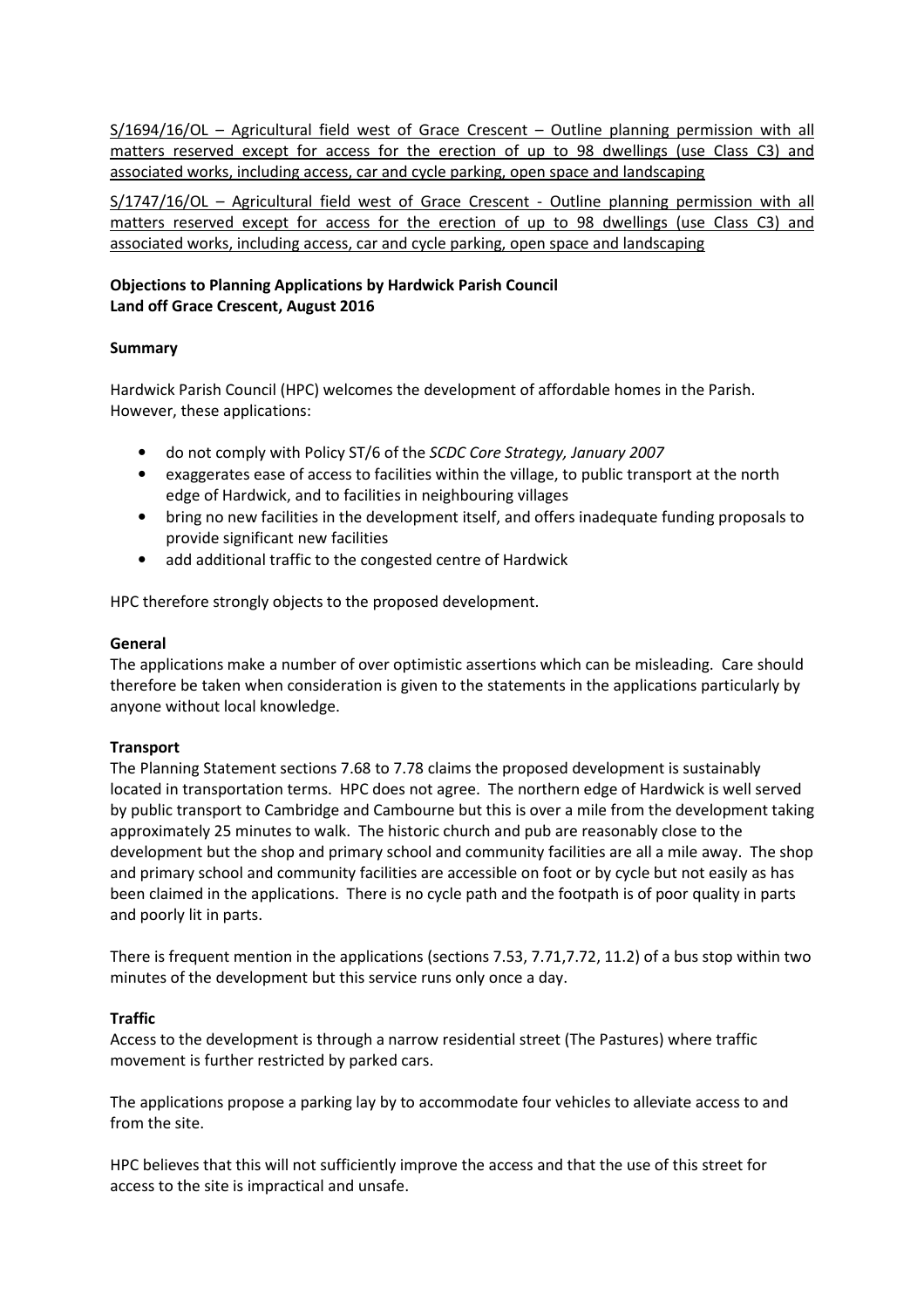HPC also has concerns about the effect of the development on traffic through the village particularly on Cambridge Road by the primary school and shop. This area is not designed to take the current levels of traffic and is congested and there have been frequent non injurious collisions between vehicles. The area is unsafe and the development will make this worse.

#### Bridleway access

Sections 6.10, 7.76, 7.82, 7.89, 7.101 propose to improve access from the development to the Wimpole Way bridleway. It should be noted that during wet weather the bridleway is accessible only in walking boots, by mountain bike, or on horseback.

#### Sustainable developments

Hardwick is classified as a Group Village within the Local Plan (Village Classification Report, June 2012). The Report concludes on Hardwick:

"Hardwick lies between Cambridge and Cambourne, has very little retail and services. It has no secondary school, doctors, library, and only a small local foodstore. It scores primarily due to being on a public transport corridor along St.Neots Road. "

Contrary to the assertion in Section 12.3, the Report concludes that Hardwick is one of the eight least sustainable villages within the District.

The policy implication of Hardwick's Group Village classification is that it is only considered as suitable for developments of up to 8 dwellings due to the level of available facilities. Sections 7.51 to 7.58 of the Planning Statement argues that Hardwick is misclassified and should better be considered as a Minor Rural Centre and therefore suitable for larger developments within the Local Plan.

Reasons given for this include.

Hardwick already scores a total of 3 Points. The Planning Statement fails to explain that all 3 points are in respect of the good transport links enjoyed at the northern end of the village but which are over a mile away from the development. This might be a case for further development in Hardwick but not at the site of this proposed development.

It is further claimed that an additional point be awarded for secondary education because a school bus picks up children in the village to take them 2.5 miles from the proposed development to Comberton Village College. This does not appear a significant factor to HPC.

"The nearest Doctors surgery is located in Comberton which is easily accessible to Hardwick." Not so, the surgery is located three miles away, with no footpath for much of this and crucially with no public transport link.

The village has shared use of a community room at the village school and HPC believes that this is inadequate for a village the size of Hardwick. There is no Village Hall or community centre. HPC does not believe this should warrant an additional point.

In summary HPC believes that the Planning Statement does not give adequate reasons why this would be a sustainable development.

#### Open Space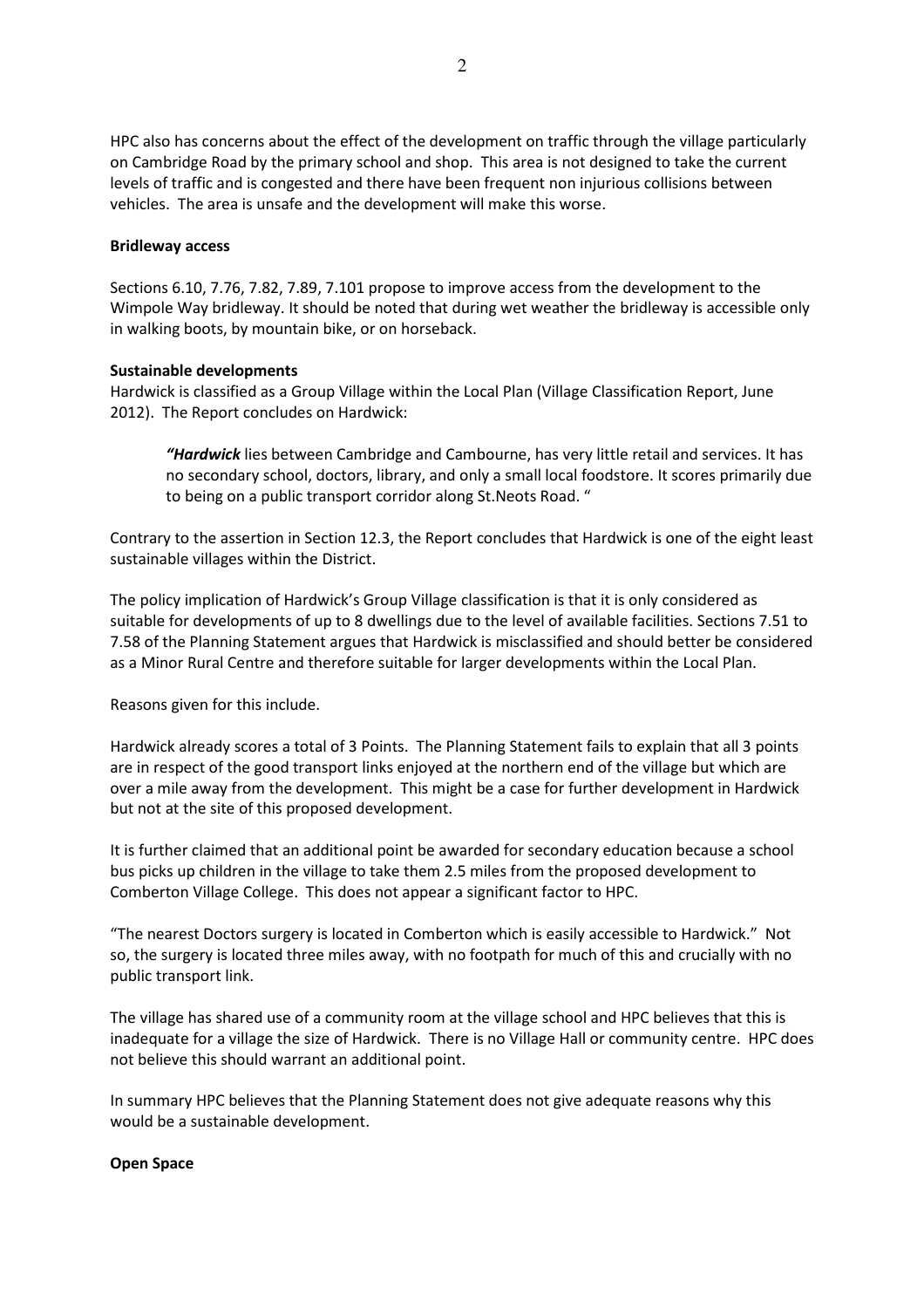HPC recognises that the Planning Statement provides for outdoor play space but is concerned that it is adjacent to the attenuation pond and would like confirmation that this health and safety aspect is addressed.

The village has some sports pitches on the recreation ground (2 Football pitches and a cricket pitch combined) but these are acknowledged by SCDC as being inadequate for a village the size of Hardwick. They are overused which leads to poor, worn surfaces and both the Football and Cricket clubs have to play many of their home games outside of the village. Pitch improvement only goes so far. The village needs more land on which to provide sports pitches and this development does not provide any such additional land.

## Health

Sections 7.83 and 7.84 of the planning statement.

The local GP surgeries at Comberton, Bourn and Cambourne are all full even before this proposed development and others in the area. The nearest surgery is at Comberton about three miles away by car. There is no public transport service nor even a paved footpath connecting the development with the surgery. Hardwick is the largest village in South Cambridgeshire without a doctor's surgery. Serious consideration needs to be given to a GP surgery in Hardwick.

The Planning Statement does not adequately address these issues.

### Affordable Housing

The Housing Need Survey carried out by Cambridgeshire ACRE for Hardwick identified that to fulfil all current and immediate housing need in Hardwick, 44 new affordable homes would have to be built. It went on to say that this scale of need would typically justify a scheme of about 20 to 25 dwellings.

HPC supports the provision of affordable housing in Hardwick and recognises that the proposed development does so. However it is also particularly important for affordable dwellings be built on a sustainable site.

### Capacity of Primary School and Pre School network

The County Council is reported to believe that the existing Primary School has sufficient capacity although it is currently full.

There appears to be a consensus that there will need to be an increase in accommodation for preschool children in the village to meet the needs of the development. In the Planning Statement it is proposed (proposed by whom – presumably by the applicants) "that the existing community rooms at the Primary School be relocated to the new community facility on the Recreation Ground and this will then free up those rooms for pre-school use.")

This proposal is flawed.

There is no "new community facility" and the developers are only proposing to make an insignificant contribution of £46,000 towards the provision of one.

A new community facility at the Recreation Ground would require planning permission and this is not in place.

There is an agreement of  $3<sup>rd</sup>$  August 1978 whereby the County Council can decide "that the school should no longer be a community school and in that event will either provide… reasonably suitable alternative accommodation … or will compensate". There is no indication that the County Council